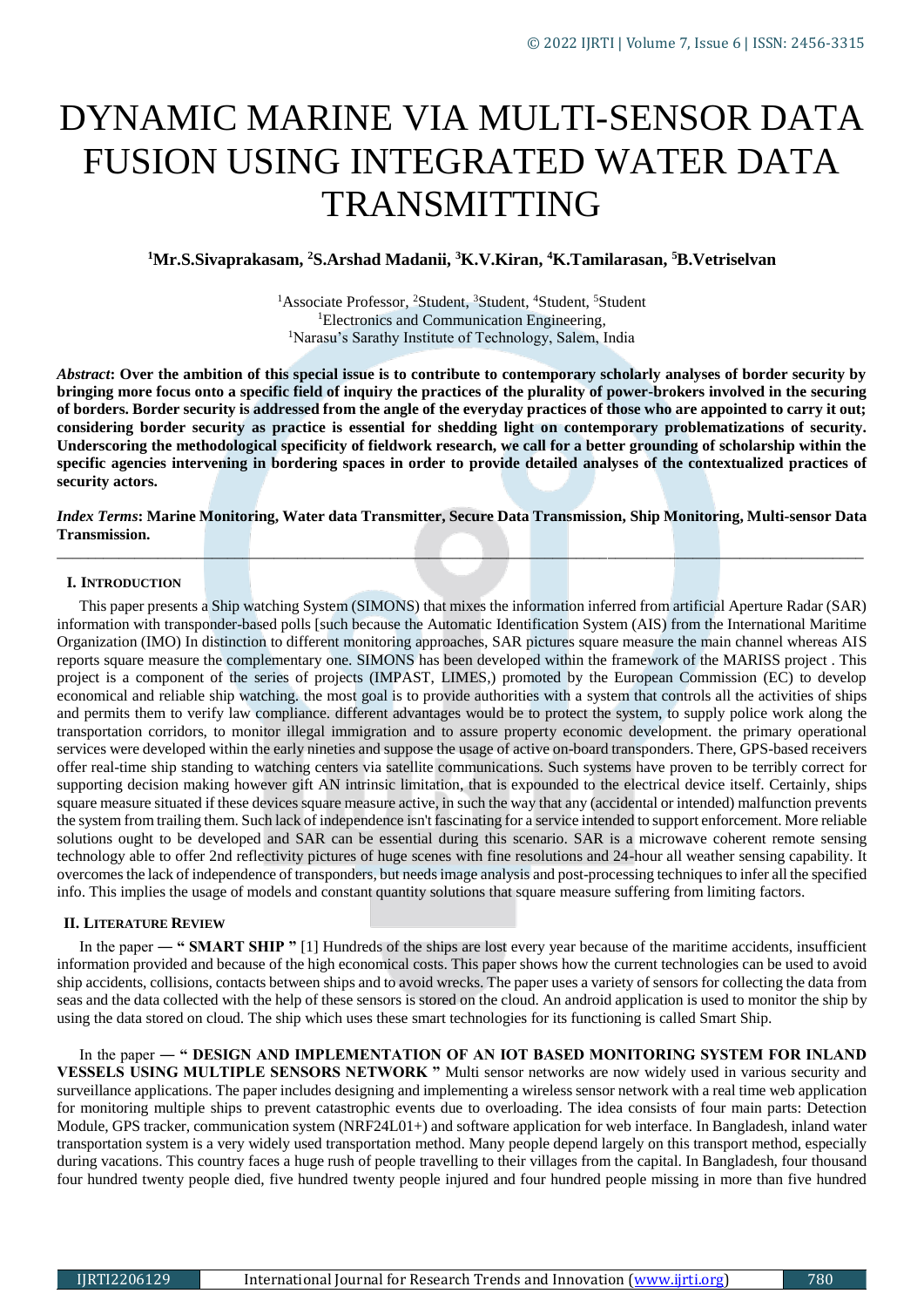fifty passenger ship accidents that took place in last 38 years in inland rivers of Bangladesh. According to a research conducted by Zobair Ibne Awal 33% of this inland river accidents happen due to overloading.

According to paper ― **" An IoT-Based Ship Berthing Method Using a Set of Ultrasonic Sensors "** [3] It is indisputable that a great deal of brand-new technologies such as the internet of things, (IoT) big data, and cloud computing are conquering every aspect of our life. So, in the branch of marine technology, the mentioned technologies are also being applied to obtain more features and to automate marine-related operations as well as creating novel smart devices. As a result of this, traditional ports and ships are being replaced by smart ports and vessels. To achieve this transition, numerous applications need to be developed to make them smart. The purpose of this paper is to present a dedicated an IoT-based system for automating linkage procedures by searching for available locations via port-mounted sensors and planned ship notification. In the experimental system, we have used smartphone as an alternative to the client-side vessel of the system and created an Android app called "Smart Ship Berthing" instead of the charging program, for instance, NORIVIS 4, VDASH, ODYSSEY, etc. To test our proposed server-side system, we used Raspberry Pi with a combination of an ultrasonic sensor to detect the ship and modify the empty berth for anchoring. The experimental results show that the set of UR sensors have high accuracy to detect ships at the port for ship berthing and our proposed system is very amenable to implementation in the real marine environment.

#### **III. PROPOSED SYSTEM**

A real-time wireless monitoring solution for urban water distribution systems (WDSs). The Awa system is composed of a distributed network of low-cost sensor nodes that can be quickly installed on water pipes. Rather than using conventional radio signals, which are attenuated in underground environments, the nodes use the actual water-filled pipe as the transmission medium to communicate with one another. Most of the current WSN systems for area monitoring are multi-layered systems. To overcome the drawbacks of multilayered systems, explained in Section II, we propose a flat, modular system architecture to offer timely, missioncentric event detection. The proposed architecture is open to any hardware platform and does not assume any sensing modality. Flat systems comprise a set of Basic Sensor Nodes (BSN), which collaborate to detect and report events. Figure 1 shows the block diagram of the proposed model.

## *Proposed Block Diagram*



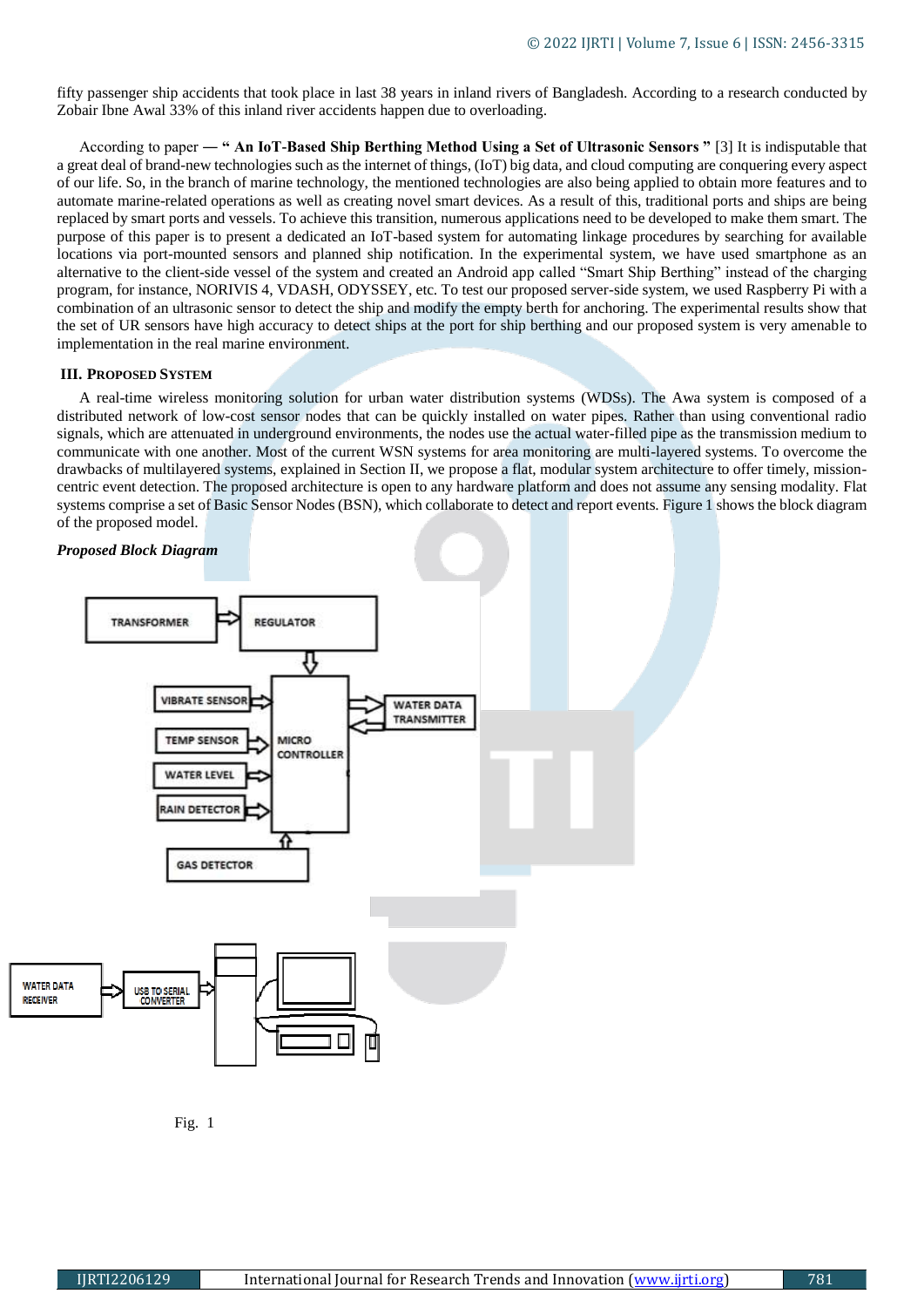# **IV. HARDWARE IMPLEMENTATION**

# *Battery*

The battery, that is shown in the figure 2, is an essential component of almost all aircraft electrical systems. Batteries are used to start engines and auxiliary power units, to provide emergency backup power for essential avionics equipment, to assure no-break power for navigation units and fly-by-wire computers, and to provide ground power capability for maintenance and preflight checkouts. Many of these functions are mission critical.



# *Fixed Voltage Regulator*

The series 78 regulators provide fixed regulated voltages from 5 to 24 V shows how one such IC, a 7812, is connected to provide voltage regulation with the output from this unit of +12V Dec. An unregulated input voltage VI is filtered by capacitor C1 and connected to the IC's IN terminal. The IC's OUT terminal provides a regulated + 12V which is filtered by the capacitor C2 (mostly for any high-frequency noise). The third IC terminal is connected to ground (GND). Figure 3 shows the circuit diagram of voltage regulator





# *Micro Controller*

The high-performance, low-power Atmel 8-bit AVR RISC-based microcontroller combines 16KB ISP flash memory, 1KB SRAM, 512B EEPROM, an 8-channel/10-bit A/D converter (TQFP and QFN/MLF), and debug WIRE for on-chip debugging. The device supports a throughput of 20 MIPS at 20 MHz and operates between 2.7-5.5 volts. By executing powerful instructions in a single clock cycle, the device achieves throughputs approaching 1 MIPS per MHz, balancing power consumption and processing speed. Figure 4 shows the pin diagram of the ATMEGA 328 micro controller.

| <b>Arduino function</b> |                               |                                            | <b>Arduino function</b> |
|-------------------------|-------------------------------|--------------------------------------------|-------------------------|
| 195897                  | (PCINT14/RESET) POBE          | PCS (ADCS/SCL/PC/NT13)                     | anatog Irgut 5          |
| (SPI) O nig laitgát     | (PCINT16/RXD) PDO             | ™ PC4 (ADC4/SDA/PC/NT12)                   | analog input 4          |
| digital pin 1 (TX)      | (PCINT17/TXD) PD1             | PC3 (ADC3/PCINT11)                         | analog input 3          |
| digital pin 2           | (PCINT1BANTO) PD2             | PC2 (ADC2/PCINT10)<br>29                   | analog input 2          |
| digital pin 3 (PWM)     | (PCINT19/OC2B/INT1) PD3       | <b>TPC1 (ADC1/PCINT9)</b>                  | analog irgut 1          |
| digital pin 4           | (PCINT20/XCK/T0) PD4          | <b>J PC0 (ADC0/PCINT8)</b>                 | analog input 0          |
| VCC:                    | VCCE                          | <b>EL GND</b>                              | <b>GND</b>              |
| GND                     | <b>GND</b>                    | <b>JAREF</b><br>21                         | analog reference        |
| crystal                 | (PCINTBOCTAL1/TOSC1) PB6E     | 1 AVCC                                     | VCC                     |
| crystal                 | (PCINT7/XTAL2/TOSC2) PB7 [ 19 | TPB5 (SCK/PC/INT5)                         | digital pin 13          |
| digital pin 5 (PWM)     | (PC/NT21/OC08/T1) PD5L m      | <b>I PB4 (MISO/PCINT4)</b>                 | digital pin 12          |
| digital pin 6 (PWM)     | (PCINT22/OC0A/AIN0) PD6       | PB3 (MOSI/OC2A/PCINT3) digital pin 11(PWM) |                         |
| digital pin 7           | (PCINT23/AIN1) PD7            | TPB2 (SS/OC1B/PCINT2)                      | digital pin-10 (PWM)    |
| digital pin 8           | (PCINTO/CLKO/ICP1) PB0        | PB1 (OC1A/PCINT1)                          | digital pin 9 (PWM)     |

uang me icisa

Fig. 4